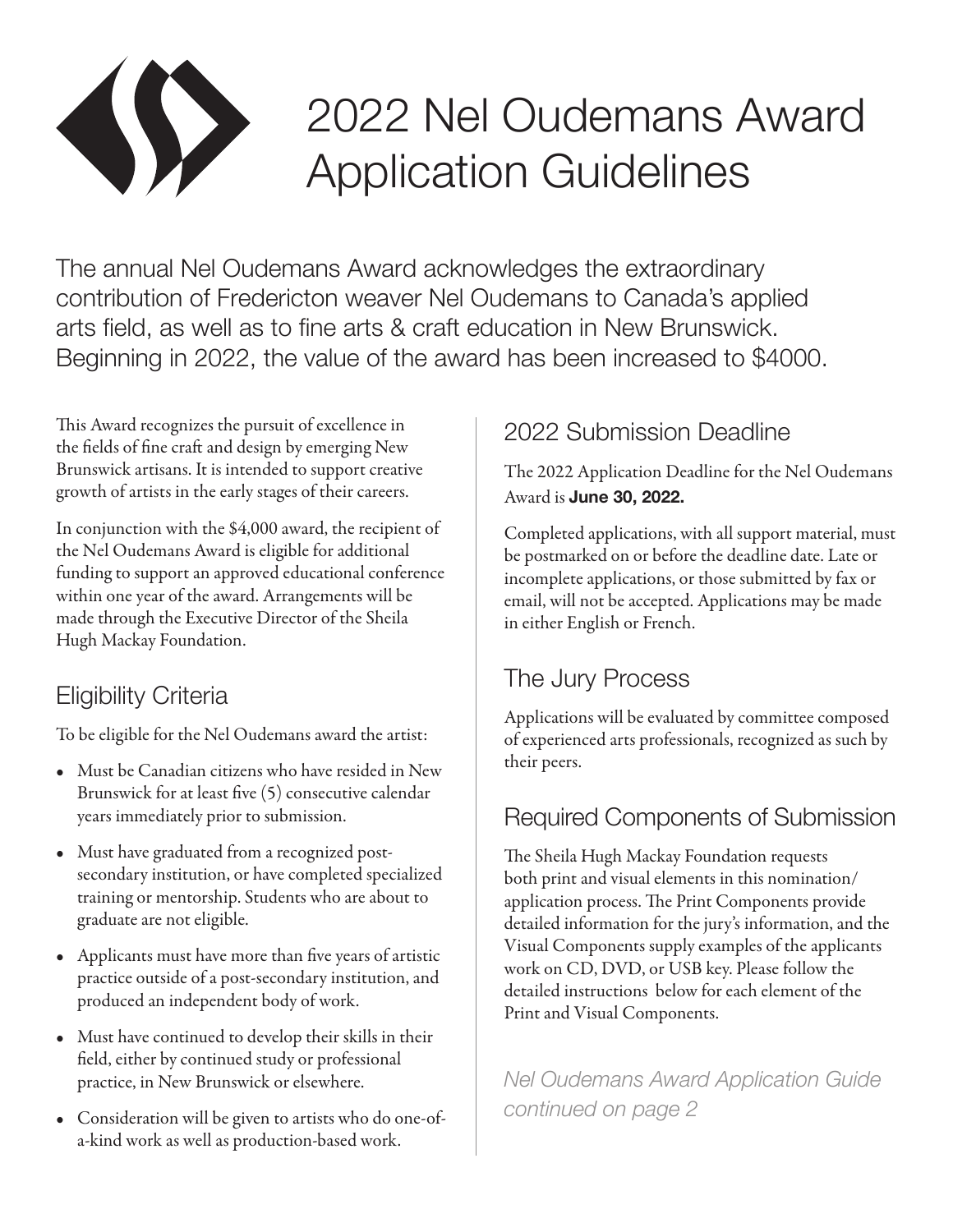#### *Nel Oudemans Award Application Guide continued from page 1*

# Print Components of Submission

Submit four (4) copies of all these six mandatory print components of the application. Include only that material described here on the application form. Additional material will not be reviewed by the jury.

Fasten each set of the six print components with a paper clip (must not be bound, mounted nor stapled). Use the order listed below.

Each of the print component of the application should be on a separate piece of paper. Each should be printed in black ink, single sided, and be clearly labelled.

- Completed cover page Please complete this form, on page 4 of this guide, using black ink. The artist and referees are required to provide signatures in the spaces provided. Contact information for the artist and the referees should be current and complete.
- A short artist's statement Describe your artistic practice and goals in a short statement of not more than 250 words.
- A short biography, of no more than 250 words.
- A curriculum vitae, of no more than four pages
- Two letters of reference References should come from individuals familiar with your artistic practice.
- A numbered list identifying each of the images provided on the Visual Components CD, DVD or USB key.

The list should correspond to the order in which the images on the disc are presented. This list should also include the following identifying information:

- Title of Work: name each digital image with a number, your initials, the year completed, and title of the work. Ensure that the numbers for the first nine images begin with a zero (eg: 01InitialsYearTitle.jpg)
- Date Completed
- Materials & Size

# Visual Components of Submission

With emphasis on recent work, artists must submit a disc of up to twenty (20) images of at least ten (10) different works. Images should show a range of work, and should be presented in chronological order, with most recent work last.

 Please read carefully the guidelines below for detailed information on the presentation of images.

- Images of work must follow these guidelines:
	- Images are to be submitted on CD, DVD, or USB key in a PC compatible format
	- JPEG file format only
	- At a resolution of 72 dpi with maximum dimensions, in pixels of  $1024 \text{ (w)} \times 768 \text{ (h)}$
	- 1 MB maximum filesize
	- RGB or grayscale colour mode files only (no CMYK images)
	- Save images directly on CD / DVD / USB without creating folders
	- Mark the disc with the artist's name and the year of submission (2022.)
	- If video is required, use files that can be accessed by Quick Time, Windows Media Player or Flash. Ensure that files are PC compatible.
	- If video is the only documentation being submitted it may be no longer than 10 minutes
	- If video is combined with still images, video must not exceed 5 minutes and still images may number no more than 10.
- Digital Portrait
	- One of the goals of the Sheila Hugh Mackay Foundation is to increase the visibility of New Brunswick artists. To assist us in a timely promotion of the announcement of the Nel Oudemans Award winner, we request a frontal head shot of the artist suitable for distribution to the press.

*Nel Oudemans Award Application Guide continued on page 3*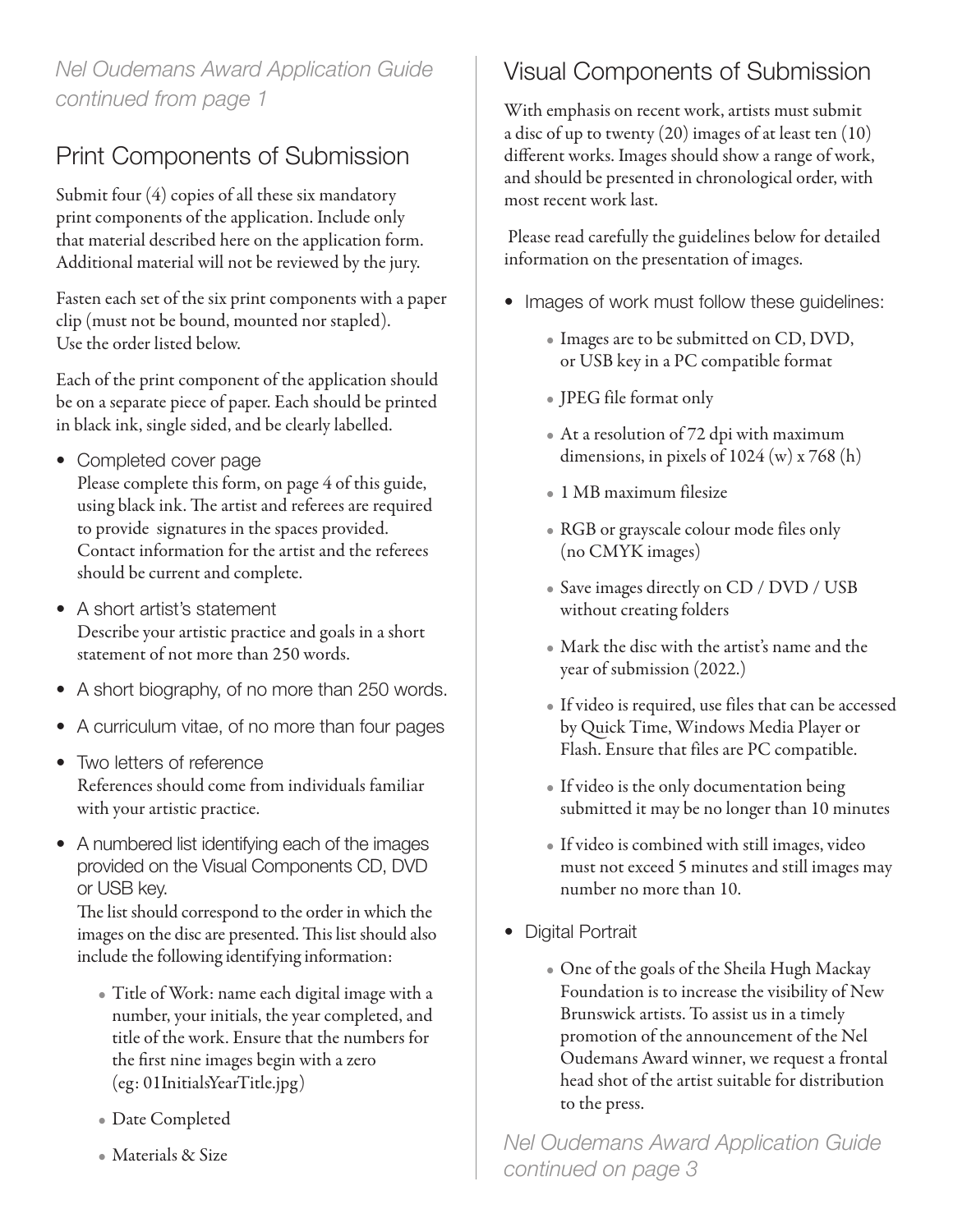*Nel Oudemans Award Application Guide continued from page 2*

#### Before you submit: Reminders

Remember to submit four (4) complete sets of all the six mandatory Print Components of the application.

Fasten each set of the six Print Components with a paper clip. Use the order listed in the detailed descriptions.

Each of the print components of the application should be on a separate piece of paper. Each should be printed in black ink and clearly labelled. Please print singlesided.

Submit one (1) disc or USB key with all digital images. Clearly label disc or USB key with artist's name and date (2022.)

#### Send your completed Application package to:

The Sheila Hugh Mackay Foundation P.O. Box 416, Saint John, New Brunswick, E2L 4L9

(Receipt of applications will be acknowledged by email.)

If you have questions about the Application Guidelines, please contact the Foundation's Executive Director, Kathryn McCarroll:

Phone: 506.693.5647

Email: shmf@sheilahughmackay.ca

The Sheila Hugh Mackay Foundation, Inc. reserves the right to refuse applications that are incomplete or that do not follow the guidelines presented here.

Implicit in any submission of documentation is permission to publish all or parts thereof, including the nominee's name, for purposes of promoting and announcing the Award.